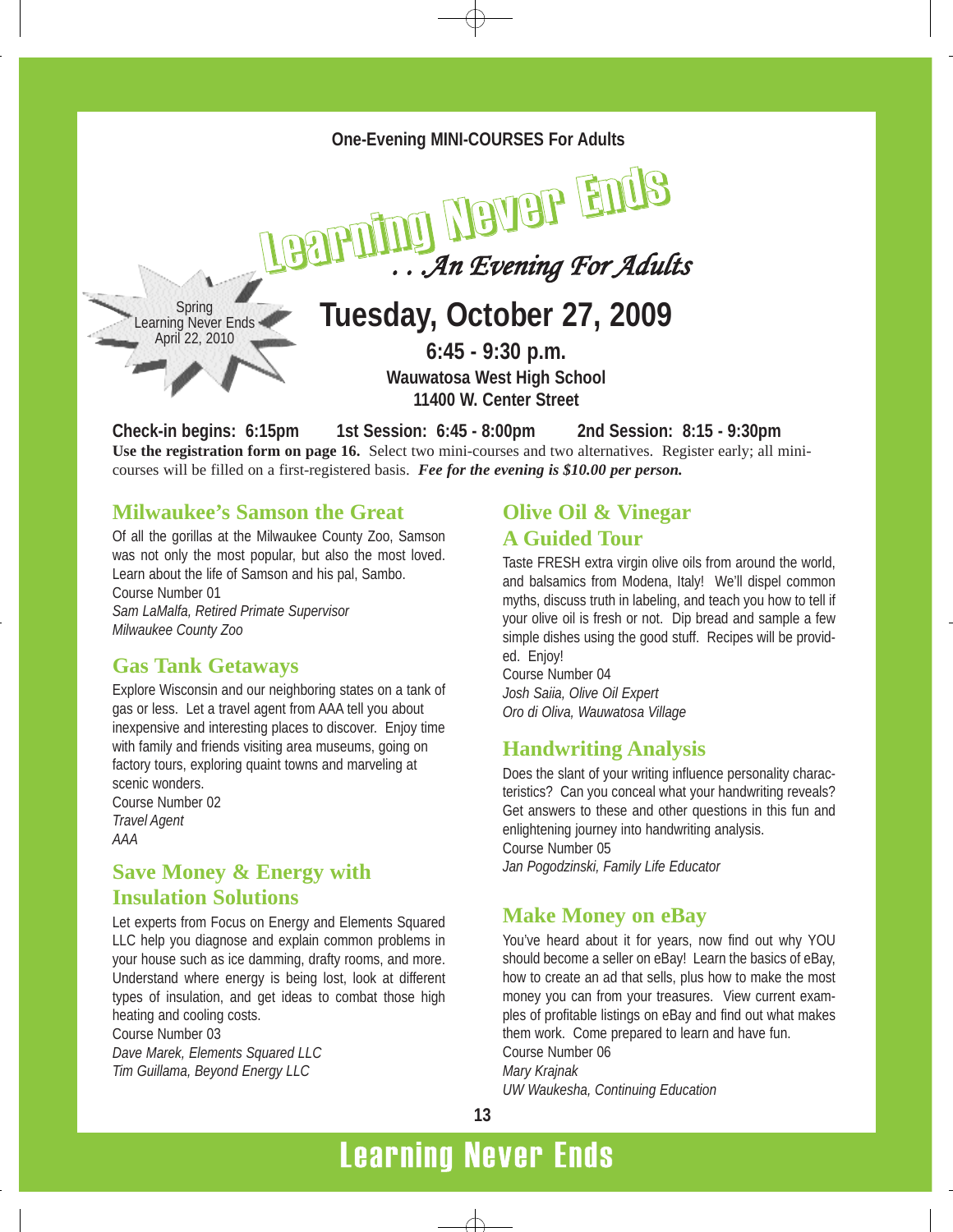# **Trigger Point Therapy: A Home Stress System**

Discover how to relieve pressure in specific spots in your body that store stress, resulting in reduced pain and improved health. Learn how to locate your "trigger points" and natural ways to relieve them easily and quickly, for a healthy, happier you!

Course Number 07 *Dr. Taylor Poehls, D.C. Chiropractic Company*

## **A Small Miracle of the Holocaust**

#### *Session 1 Only*

Jack Dygola will share his experiences as a young Jewish boy in Poland during World War II. Jack's town was bombed on the first day of the war. He survived on his own at the age of 10, by taking on the persona of a Catholic friend who had disappeared. Jack's story is one of many in the book *Small Miracles of the Holocaust*. Course Number 08

*Jack Dygola, Holocaust Survivor*

### **The Shanghai Jewish Ghetto**

#### *Session 2 Only*

Edie Shafer was born in the Shanghai Ghetto. Hear her story of many miracles, including her father's release from a Nazi concentration camp and his journey to Shanghai. Learn how Edie's Shanghai experience has shaped her life. Course Number 09 *Edie Shafer, Volunteer Holocaust Education Resource Center*

### **Creative Ideas: Sticky Notes Bookcovers**

#### *Session 1 Only*

Create perfect teacher gifts or stocking stuffers! Get great ideas for making book covers for 3x3 sticky notes. Make one with decorative papers, and design another with stamps, stickers and embellishments made from shrink art. Course Number 10 *Karen Kartaly & Jan Hoefler*

*Artist & Display*

Register for Learning Never Ends in person, by mail, or by fax. Use the form on page 16.

Register EARLY!!!

# **Creative Ideas: Artist Trading Cards (ATC's)**

#### *Session 2 Only*

Artist Trading Cards (ATC's) are miniature works of mixed media art the size of baseball cards. Learn about this fun way to exchange one-of-a-kind "calling cards" with each other that demonstrate your own unique artistic flair. Create several ATC's using a variety of stamping and collage techniques, and be a part of this new movement, popular around the world.

Course Number 11 *Karen Kartaly & Jan Hoefler Artist & Display*

# **Exploring Your Tosa Home's History**

Are you interested in exploring the history of your home or the people who have lived on the property before you, or both? Come and learn how to use available resources to begin your research. Discover the history waiting for you in your own home!

Course Number 12 *Julie Peay Wauwatosa Historical Society*

### **UFO's and Aliens**

Author and lecturer Bonnie Meyer has done serious UFO research for over 30 years. Come with an open heart and mind and hear about her journey into the field of UFO's and aliens, including information on her personal contacts with aliens. Signed copies of Bonnie's books will be available for purchase.

Course Number 13 *Bonnie Meyer, Author and Lecturer*

# **The Late Fall Garden**

Don't put away your gardening gloves yet! Learn what to do in the garden as the final flowers fade and winter closes in. Find out what to cut back and what to leave standing, discover the tricks to planting bulbs, and get ideas for your spring garden. Course Number 14 *Sue Donohoe*

*Sue's Garden Design*

# Learning Never Ends

 $\triangle$ 

**14**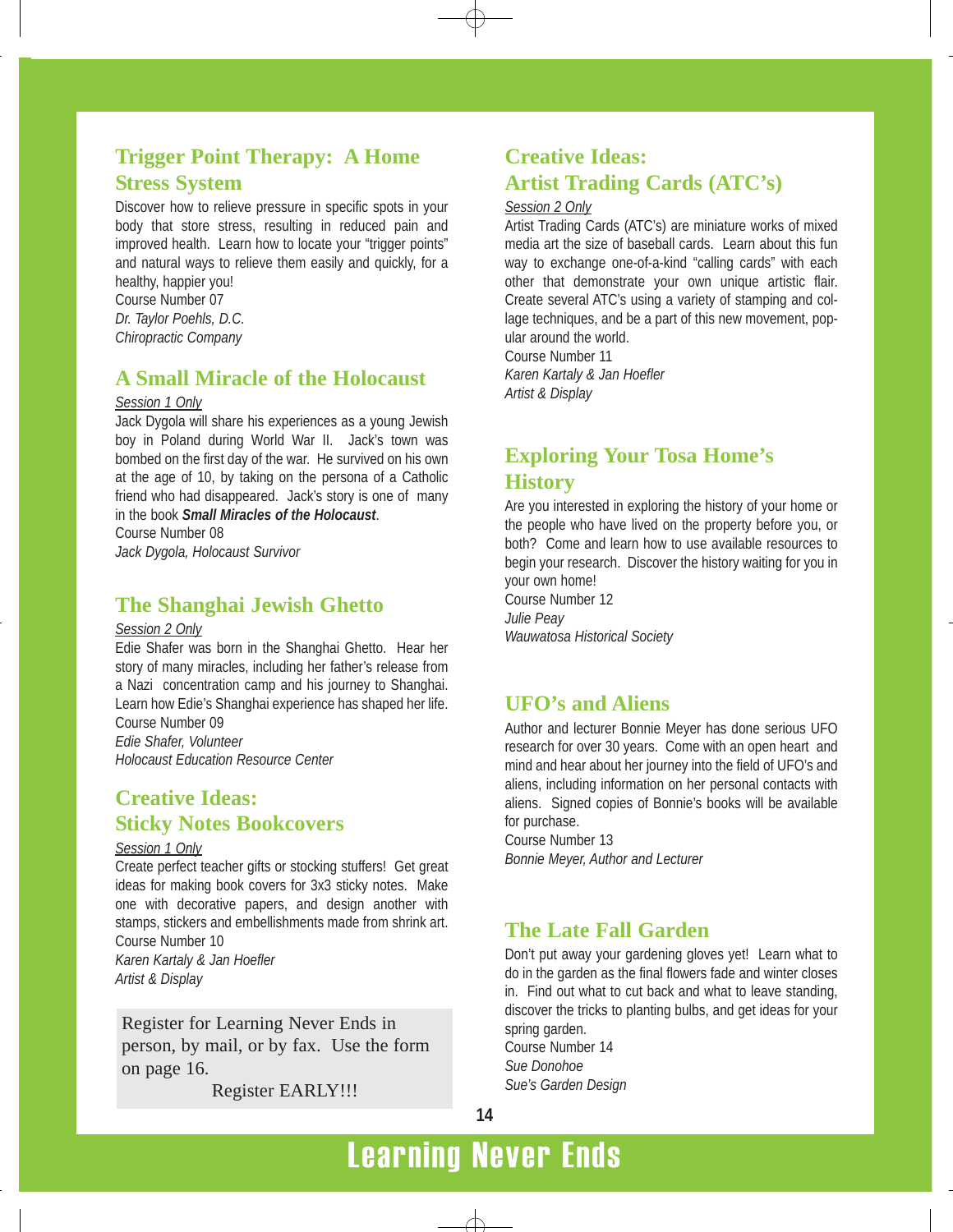### **Making the Most of Your PC**

Learn simple steps to get optimal performance and reliability from your computer. Find out about necessary and optional updates, how to improve your computer's speed, and how much memory you really need. Also get tips on maximizing your operating system and information on helpful utility programs. Handouts provided.

Course Number 15 *Patricia Jaeger, Computer Consultant PLJ Computer Services, LLC*

### **Live & Love Yourself Healthy**

Are you committed to, or interested in, making a healthy lifestyle change to achieve your physical and emotional goals? Barbara Kruck, of Barbara's Healthy Weighs, has been a healthy lifestyle coach for over 20 years. She will offer successful behavioral strategies for your personal growth, as well as advice on nutrition and exercise. Discover yourself and the strengths you possess to live and love yourself healthy!

Course Number 16 *Barbara Kruck Barbara's Healthy Weighs*

### **Brain Jogging**

Benefits of physical fitness are well known, but what about brain fitness? Improve your concentration, reduce resistance to learning and increase your brain's resilience through brain fitness exercises. Discover how your memory works and what you can do to improve it. Have fun learning how to stay sharp and alert, no matter what your age.

Course Number 17 *Murali Vedula, Ph.D Brainjogr Founder*

# **All Around Decoration . . . New Ideas With Wreaths**

Enjoy a demonstration of wreath making using natural and permanent products. Get ideas for using decorative wreaths in novel ways. Learn how to make wreaths with seasonal accents to underline your personal style. Receive patterns and design idea handouts to take home and create yourself.

Course Number 18 *Heidi Hornung Shady Lane Greenhouse*

# **What Acupuncture Can Do For You**

Learn about the value of acupuncture, an ancient Chinese medical technique that stimulates the body's natural healing abilities. Dr. Chen, a medical graduate with training in both Western medicine and acupuncture, will talk about acupuncture's history, how it works, and some interesting cases she's treated. Find out the range of conditions where acupuncture might be helpful and get information on how it can be used as an adjunct to your current health care plan. Course Number 19

*Dr. Yaoju (Jenny) Chen Spinal Dynamics of Wisconsin*

### **Younger Next Year**

Change your life and your attitudes about aging by discovering the secrets of the book, *Younger Next Year*. Learn how to live a strong, fit, and active life until you are 80 and beyond. If you lack motivation to change your life, this discussion session is for you. You will learn the "why" and the "how" that will make a difference in your future. Here comes the rest of your life! Course Number 20

*Anne Tremel Highlander Elite*

# **Physical Touch for the Body, Mind & Spirit**

Mark Robers, rated one of the best massage therapists in Milwaukee by *Milwaukee Magazine,* will talk about the techniques he uses in his "whole"istic approach to body therapy and life. Learn how the muscular and skeletal systems work with gravity, plus how our physical, mental, emotional and spiritual dimensions have a ripple effect on each other and influence our whole organism. Course Number 21

*Mark Robers Integrative Massage & Body Therapy*

### **Gourmet Destination: Paris**

Enter the world of Parisian cuisine. Learn how to prepare a light salad, a delicious fish entrée and classic creme brulee. Receive easy-to-follow recipes and enjoy scrumptious samples. Bon Appetit! Course Number 22 *Andy Schneider Le Reve, Tosa Village*

# Learning Never Ends

 $\triangle$ 

**15**